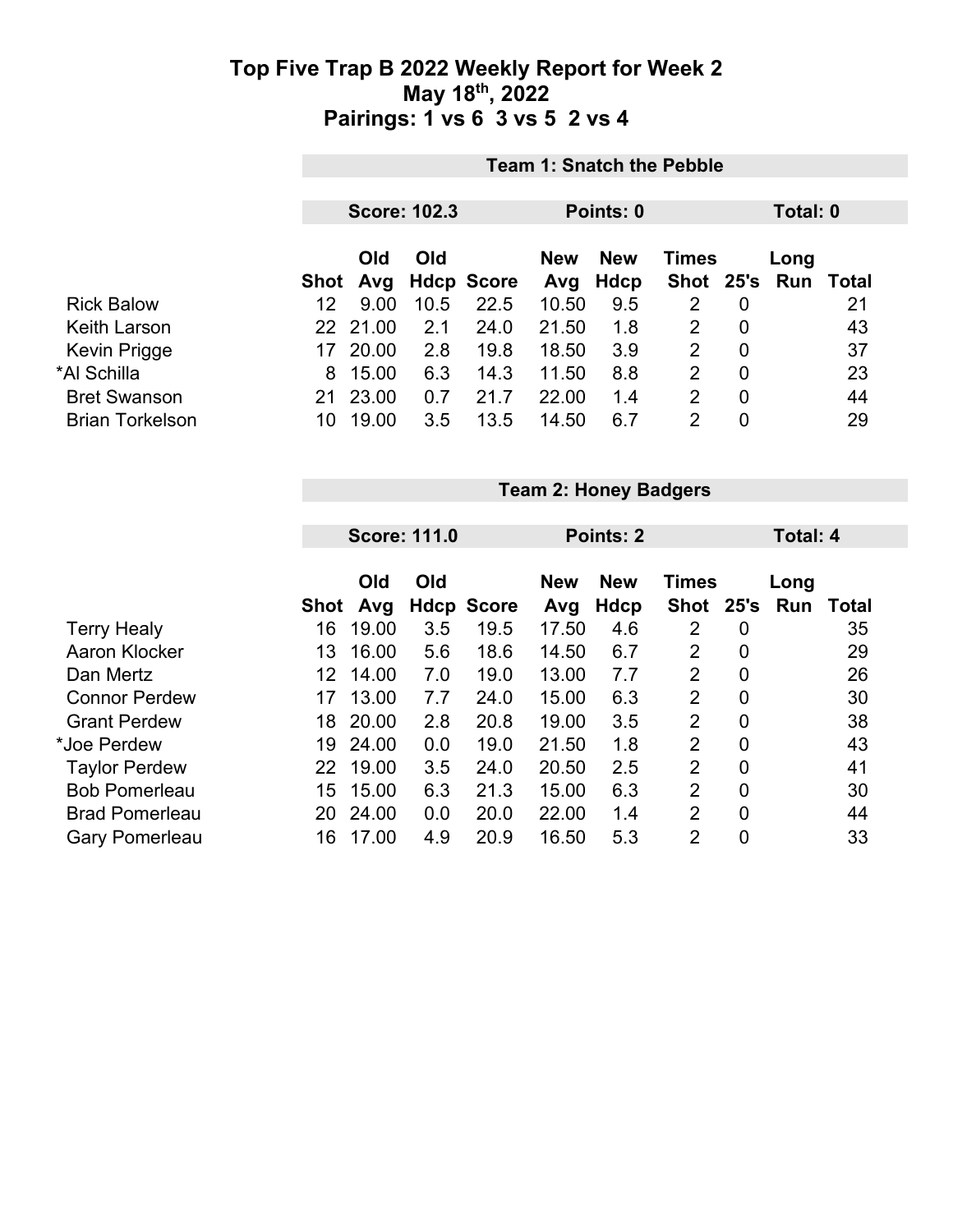|                         | <b>Team 3: Loss Leaders</b> |                 |     |                   |                   |                    |                |                |                             |    |  |
|-------------------------|-----------------------------|-----------------|-----|-------------------|-------------------|--------------------|----------------|----------------|-----------------------------|----|--|
|                         | <b>Score: 111.8</b>         |                 |     |                   | Points: 0         |                    |                |                | Total: 2                    |    |  |
|                         |                             | Old<br>Shot Avg | Old | <b>Hdcp Score</b> | <b>New</b><br>Avg | <b>New</b><br>Hdcp | <b>Times</b>   |                | Long<br>Shot 25's Run Total |    |  |
| Dean Larson             | 16                          | 15.00           | 6.3 | 22.3              | 15.50             | 6.0                | 2              | $\overline{0}$ |                             | 31 |  |
| <b>Anthony Marshall</b> | 19                          | 19.00           | 3.5 | 22.5              | 19.00             | 3.5                | 2              | $\overline{0}$ |                             | 38 |  |
| Lauren McMillan         | 19                          | 23.00           | 0.7 | 19.7              | 21.00             | 2.1                | 2              | 0              |                             | 42 |  |
| Michael McMillan        |                             | 23 22.00        | 1.4 | 24.0              | 22.50             | 1.1                | $\overline{2}$ | $\overline{0}$ |                             | 45 |  |
| *Scott McMillan         | 17                          | 19.00           | 3.5 | 20.5              | 18.00             | 4.2                | $\overline{2}$ | $\overline{0}$ |                             | 36 |  |
| <b>Jared Zolik</b>      | 19                          | 19.00           | 3.5 | 22.5              | 19.00             | 3.5                | $\overline{2}$ | 0              |                             | 38 |  |

|                  |     | <b>Score: 109.2</b> |      |                     |            | Points: 0  |              |   |                     | Total: 0 |  |  |
|------------------|-----|---------------------|------|---------------------|------------|------------|--------------|---|---------------------|----------|--|--|
|                  |     | Old                 | Old  |                     | <b>New</b> | <b>New</b> | <b>Times</b> |   | Long                |          |  |  |
|                  |     |                     |      | Shot Avg Hdcp Score | Avg        | Hdcp       |              |   | Shot 25's Run Total |          |  |  |
| Dave Dave        | 19  | 22.00               | 1.4  | 20.4                | 20.50      | 2.5        |              | 0 |                     | 41       |  |  |
| <b>Fred Fred</b> | 17  | 9.00                | 10.5 | 24.0                | 13.00      | 7.7        | 2            | 0 |                     | 26       |  |  |
| Jerry Freese     | 17  | 21.00               | 2.1  | 19.1                | 19.00      | 3.5        | 2            | 0 |                     | 38       |  |  |
| *Gary Gary       | 22. | 23.00               | 0.7  | 22.7                | 22.50      | 1.1        | 2            | 0 |                     | 45       |  |  |
| Jeremy Jeremy    | 23  | 25.00               | 0.0  | 23.0                | 24.00      | 0.0        | 2            |   |                     | 48       |  |  |

**Team 4: Fred's Shoe Repair**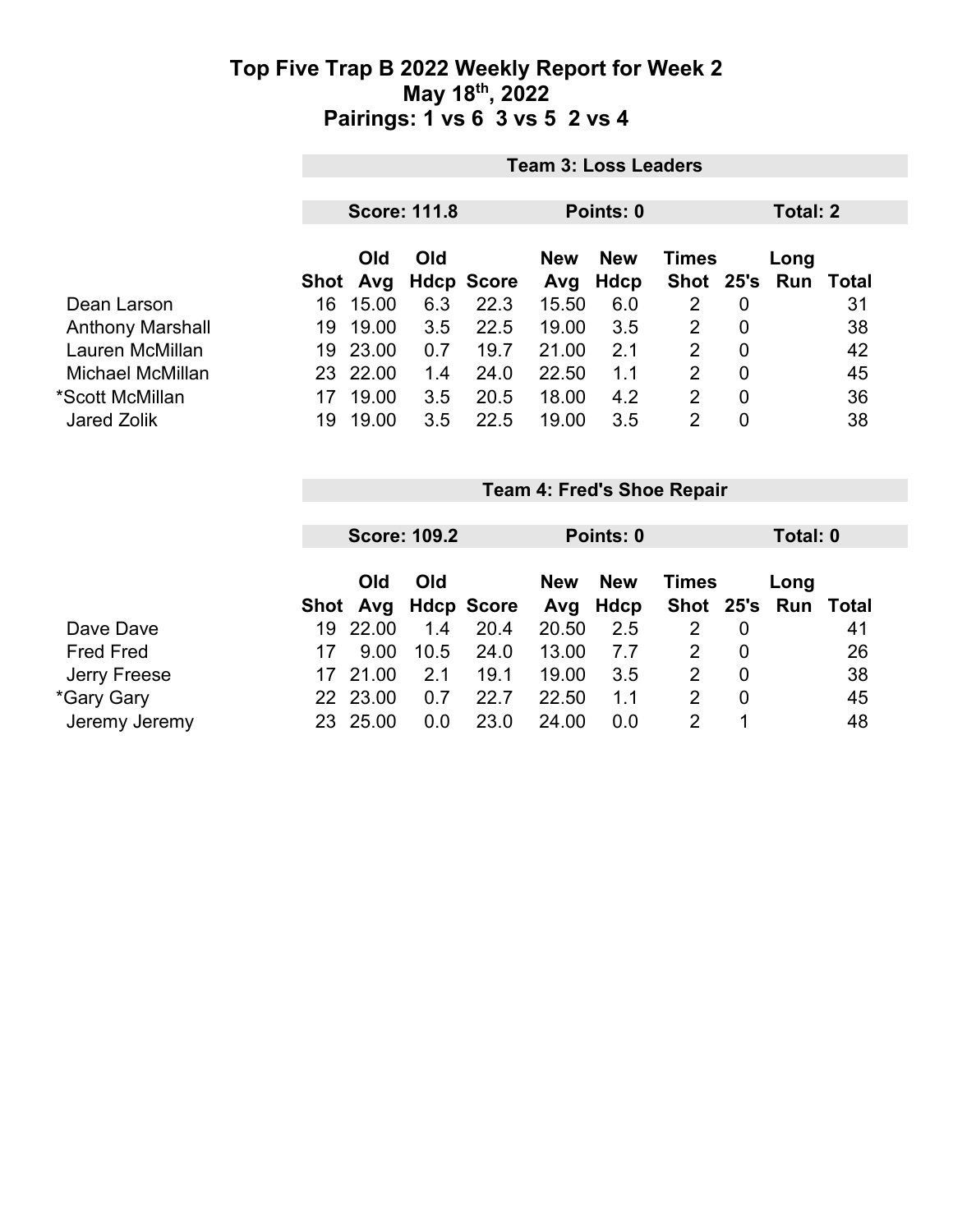|                        | <b>Team 5: Mallards</b> |       |     |                   |            |             |                |                |      |       |  |
|------------------------|-------------------------|-------|-----|-------------------|------------|-------------|----------------|----------------|------|-------|--|
|                        |                         |       |     |                   |            | Points: 2   |                | Total: 4       |      |       |  |
|                        | <b>Score: 117.3</b>     |       |     |                   |            |             |                |                |      |       |  |
|                        |                         | Old   | Old |                   | <b>New</b> | <b>New</b>  | <b>Times</b>   |                | Long |       |  |
|                        | Shot                    | Avg   |     | <b>Hdcp Score</b> | Avg        | <b>Hdcp</b> | <b>Shot</b>    | 25's           | Run  | Total |  |
| <b>Nick Corniea</b>    | 21                      | 21.00 | 2.1 | 23.1              | 21.00      | 2.1         | 2              | 0              |      | 42    |  |
| <b>Todd Corniea</b>    | 24                      | 24.00 | 0.0 | 24.0              | 24.00      | 0.0         | 2              | 0              |      | 48    |  |
| Dennis Gertgen         | 21                      | 20.00 | 2.8 | 23.8              | 20.50      | 2.5         | 2              | $\overline{0}$ |      | 41    |  |
| Dan LeBeda             | 18                      | 19.00 | 3.5 | 21.5              | 18.50      | 3.9         | $\overline{2}$ | $\overline{0}$ |      | 37    |  |
| <b>Stuart Nordbury</b> | 21                      | 22.00 | 1.4 | 22.4              | 21.50      | 1.8         | 2              | 0              |      | 43    |  |
| <b>Steve Norenberg</b> | 17                      | 18.00 | 4.2 | 21.2              | 17.50      | 4.6         | $\overline{2}$ | $\overline{0}$ |      | 35    |  |
| David Parker           | 20                      | 22.00 | 1.4 | 21.4              | 21.00      | 2.1         | 2              | 0              |      | 42    |  |
| <b>Jon Schmidt</b>     | 16                      | 12.00 | 8.4 | 24.0              | 14.00      | 7.0         | $\overline{2}$ | 0              |      | 28    |  |

**Team 6: Firing Blanks**

|                           |             |            | <b>Score: 117.5</b> |                   | Points: 2         |                    | <b>Total: 2</b>           |                |             |       |
|---------------------------|-------------|------------|---------------------|-------------------|-------------------|--------------------|---------------------------|----------------|-------------|-------|
|                           | <b>Shot</b> | Old<br>Avg | Old                 | <b>Hdcp Score</b> | <b>New</b><br>Avg | <b>New</b><br>Hdcp | <b>Times</b><br>Shot 25's |                | Long<br>Run | Total |
| Joe Drinka                | 20          | 19.00      | 3.5                 | 23.5              | 19.50             | 3.2                | 2                         | 0              |             | 39    |
| <b>William Hildebrand</b> |             | 17.00      | 4.9                 | 11.9              | 12.00             | 8.4                | 2                         | 0              |             | 24    |
| <b>Brianna Klein</b>      | 18          | 8.00       | 11.2                | 24.0              | 13.00             | 7.7                | 2                         | 0              |             | 26    |
| Ron Lagace                | 18          | 9.00       | 10.5                | 24.0              | 13.50             | 7.4                | 2                         | 0              |             | 27    |
| <b>Tyler Paskey</b>       | 17          | 22.00      | 1.4                 | 18.4              | 19.50             | 3.2                | 2                         | $\mathbf 0$    |             | 39    |
| *Brian Pevito             | 20          | 21.00      | 2.1                 | 22.1              | 20.50             | 2.5                | 2                         | $\overline{0}$ |             | 41    |
| Lynn Pevito               | 6           | 16.00      | 5.6                 | 11.6              | 11.00             | 9.1                | 2                         | $\mathbf 0$    |             | 22    |
| <b>Ryan Simon</b>         | 16          | 15.00      | 6.3                 | 22.3              | 15.50             | 6.0                | $\overline{2}$            | $\overline{0}$ |             | 31    |
| <b>Tom Simon</b>          | 18          | 20.00      | 2.8                 | 20.8              | 19.00             | 3.5                | 2                         | 0              |             | 38    |
| Ryan Vanderlau            | 16          | 13.00      | 7.7                 | 23.7              | 14.50             | 6.7                | 2                         | $\mathbf 0$    |             | 29    |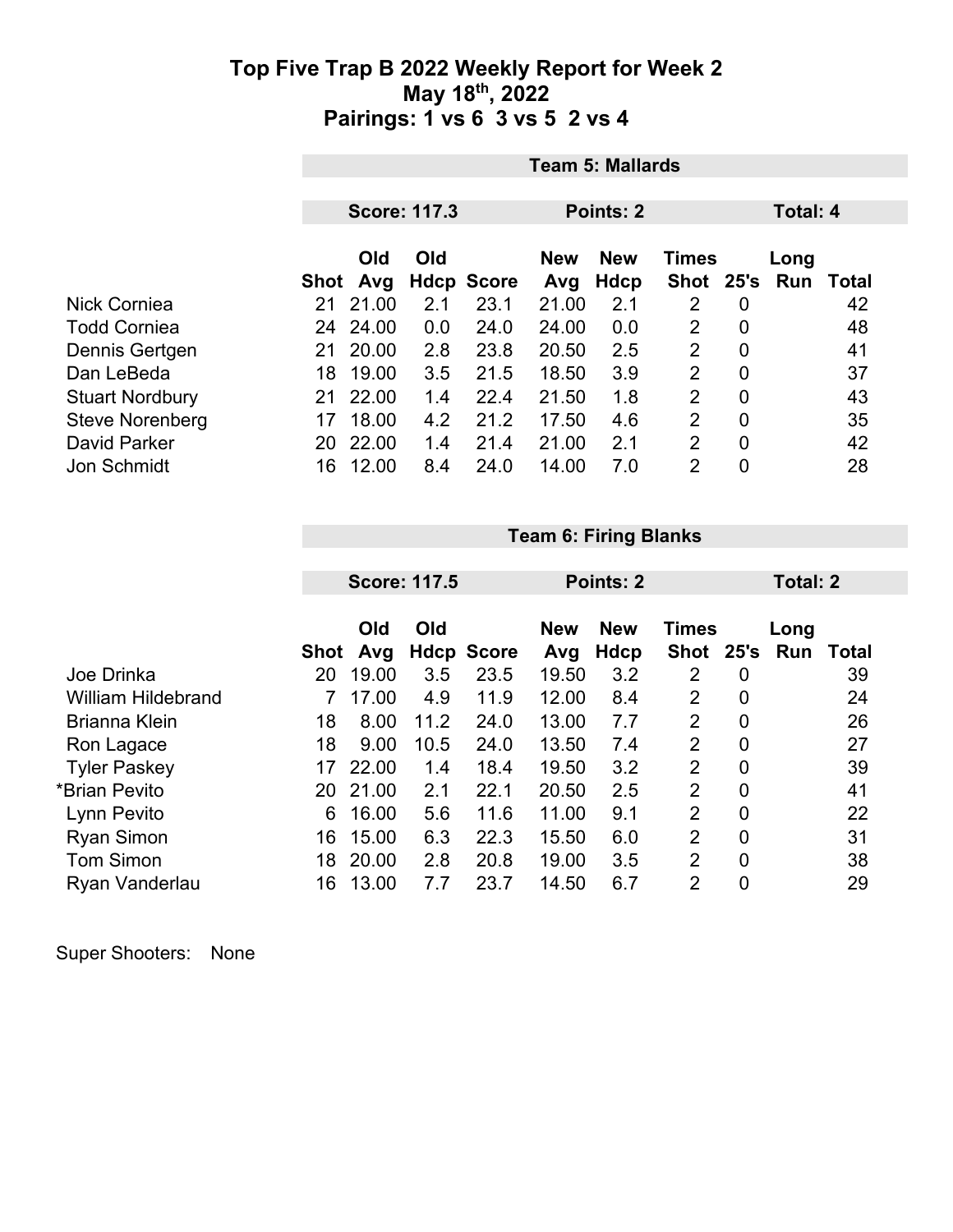# **Top Five Trap B 2022 Team Standings through week 2**

| Team 5 | <b>Mallards</b>           | 4.0 |
|--------|---------------------------|-----|
| Team 2 | <b>Honey Badgers</b>      | 4.0 |
| Team 6 | <b>Firing Blanks</b>      | 2.0 |
| Team 3 | <b>Loss Leaders</b>       | 2.0 |
| Team 4 | <b>Fred's Shoe Repair</b> | 0.0 |
| Team 1 | <b>Snatch the Pebble</b>  | 0.0 |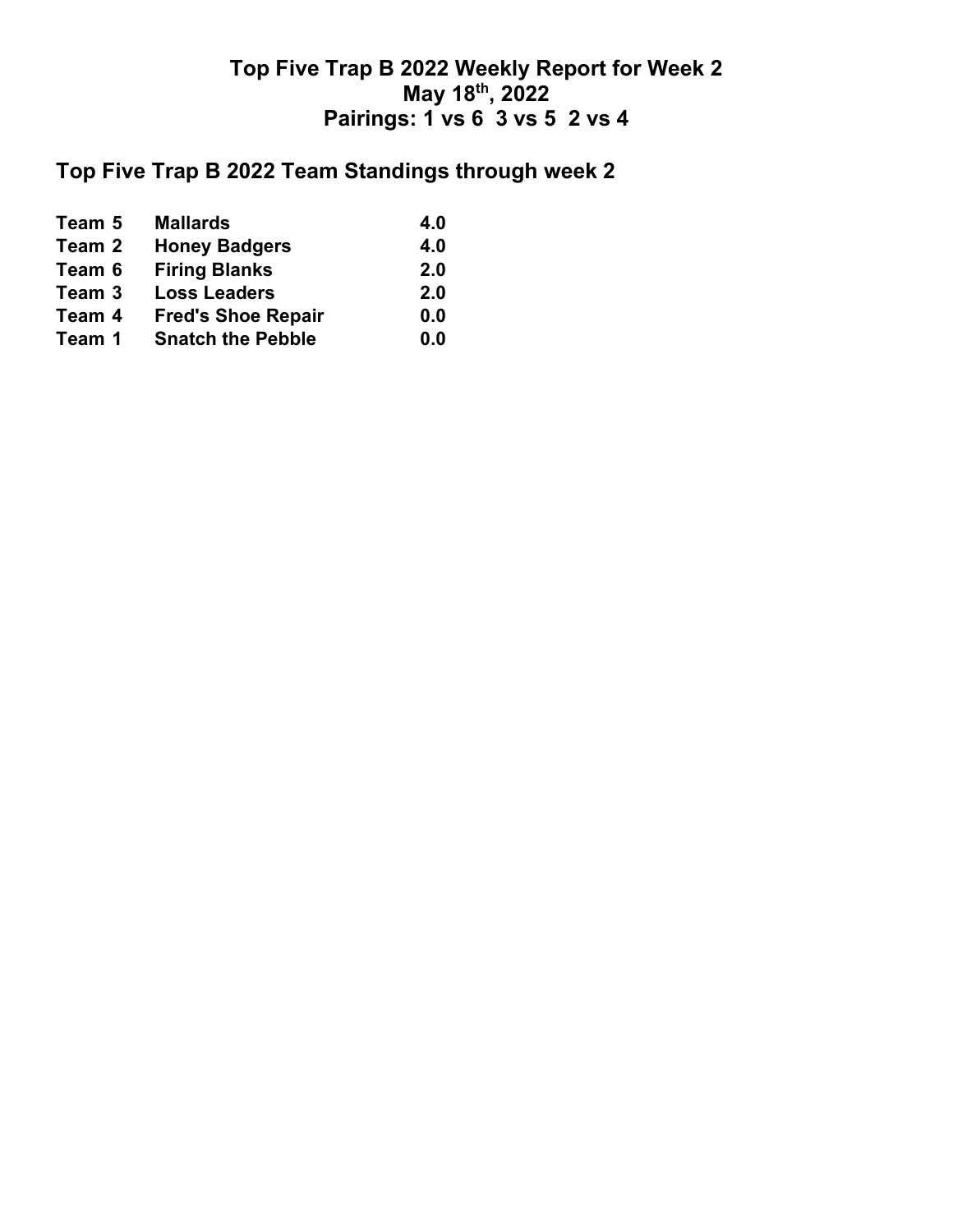# **Top Five Trap B 2022 Total Target Leaders Through Week 2**

| Shooter                 | Total | Avg   |                | <b>Rounds Straights Team</b> |                           |
|-------------------------|-------|-------|----------------|------------------------------|---------------------------|
| Jeremy Jeremy           | 48    | 24.00 | 2              | 1                            | <b>Fred's Shoe Repair</b> |
| <b>Todd Corniea</b>     | 48    | 24.00 | $\overline{2}$ | 0                            | <b>Mallards</b>           |
| <b>Gary Gary</b>        | 45    | 22.50 | $\overline{2}$ | 0                            | <b>Fred's Shoe Repair</b> |
| Michael McMillan        | 45    | 22.50 | $\overline{2}$ | 0                            | Loss Leaders              |
| <b>Bret Swanson</b>     | 44    | 22.00 | $\overline{2}$ | 0                            | <b>Snatch the Pebble</b>  |
| <b>Brad Pomerleau</b>   | 44    | 22.00 | $\overline{2}$ | 0                            | <b>Honey Badgers</b>      |
| <b>Keith Larson</b>     | 43    | 21.50 | $\overline{2}$ | 0                            | <b>Snatch the Pebble</b>  |
| Joe Perdew              | 43    | 21.50 | $\overline{2}$ | 0                            | <b>Honey Badgers</b>      |
| <b>Stuart Nordbury</b>  | 43    | 21.50 | $\overline{2}$ | 0                            | <b>Mallards</b>           |
| Lauren McMillan         | 42    | 21.00 | $\overline{2}$ | 0                            | <b>Loss Leaders</b>       |
| <b>David Parker</b>     | 42    | 21.00 | $\overline{2}$ | 0                            | <b>Mallards</b>           |
| <b>Nick Corniea</b>     | 42    | 21.00 | $\overline{2}$ | 0                            | <b>Mallards</b>           |
| Dennis Gertgen          | 41    | 20.50 | $\overline{2}$ | 0                            | <b>Mallards</b>           |
| <b>Taylor Perdew</b>    | 41    | 20.50 | $\overline{2}$ | 0                            | <b>Honey Badgers</b>      |
| <b>Brian Pevito</b>     | 41    | 20.50 | $\overline{2}$ | 0                            | <b>Firing Blanks</b>      |
| Dave Dave               | 41    | 20.50 | $\overline{2}$ | 0                            | <b>Fred's Shoe Repair</b> |
| <b>Tyler Paskey</b>     | 39    | 19.50 | $\overline{2}$ | 0                            | <b>Firing Blanks</b>      |
| Joe Drinka              | 39    | 19.50 | $\overline{2}$ | 0                            | <b>Firing Blanks</b>      |
| <b>Jerry Freese</b>     | 38    | 19.00 | $\overline{2}$ | 0                            | <b>Fred's Shoe Repair</b> |
| <b>Jared Zolik</b>      | 38    | 19.00 | $\overline{2}$ | 0                            | Loss Leaders              |
| <b>Grant Perdew</b>     | 38    | 19.00 | $\overline{2}$ | 0                            | <b>Honey Badgers</b>      |
| <b>Anthony Marshall</b> | 38    | 19.00 | $\overline{2}$ | 0                            | <b>Loss Leaders</b>       |
| <b>Tom Simon</b>        | 38    | 19.00 | $\overline{2}$ | 0                            | <b>Firing Blanks</b>      |
| <b>Kevin Prigge</b>     | 37    | 18.50 | $\overline{2}$ | 0                            | <b>Snatch the Pebble</b>  |
| Dan LeBeda              | 37    | 18.50 | $\overline{2}$ | 0                            | <b>Mallards</b>           |
| <b>Scott McMillan</b>   | 36    | 18.00 | $\overline{2}$ | 0                            | <b>Loss Leaders</b>       |
| <b>Steve Norenberg</b>  | 35    | 17.50 | $\overline{2}$ | 0                            | <b>Mallards</b>           |
| <b>Terry Healy</b>      | 35    | 17.50 | $\overline{2}$ | 0                            | <b>Honey Badgers</b>      |
| <b>Gary Pomerleau</b>   | 33    | 16.50 | 2              | 0                            | <b>Honey Badgers</b>      |
| Dean Larson             | 31    | 15.50 | $\overline{2}$ | 0                            | <b>Loss Leaders</b>       |
| <b>Ryan Simon</b>       | 31    | 15.50 | $\overline{2}$ | 0                            | <b>Firing Blanks</b>      |
| <b>Connor Perdew</b>    | 30    | 15.00 | $\overline{2}$ | 0                            | <b>Honey Badgers</b>      |
| <b>Bob Pomerleau</b>    | 30    | 15.00 | $\overline{2}$ | 0                            | <b>Honey Badgers</b>      |
| <b>Aaron Klocker</b>    | 29    | 14.50 | $\overline{2}$ | 0                            | <b>Honey Badgers</b>      |
| Ryan Vanderlau          | 29    | 14.50 | $\overline{2}$ | 0                            | <b>Firing Blanks</b>      |
| <b>Brian Torkelson</b>  | 29    | 14.50 | $\overline{2}$ | 0                            | <b>Snatch the Pebble</b>  |
| <b>Jon Schmidt</b>      | 28    | 14.00 | $\overline{2}$ | 0                            | <b>Mallards</b>           |
| Ron Lagace              | 27    | 13.50 | $\overline{2}$ | 0                            | <b>Firing Blanks</b>      |